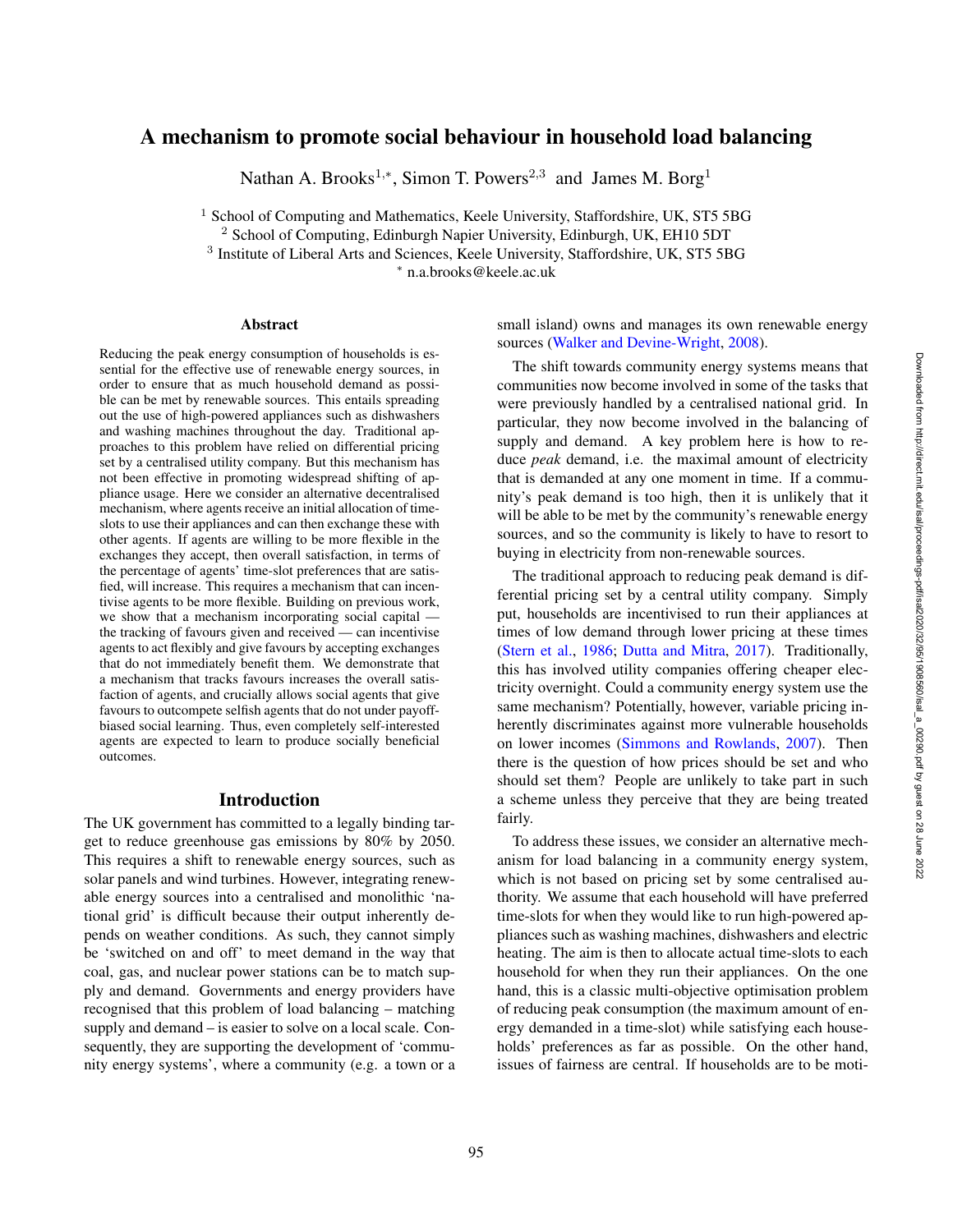vated to use the mechanism then they will need to perceive the resulting *allocation* of time-slots to households as being fair (distributive justice, Rescher 1966). Furthermore, households will need to be able to understand why some of their time-slot preferences have not been met, and why the preferences of some other households may have been met instead. In other words, they need to perceive the allocation *procedure* as treating them fairly (procedural justice, Hollander-Blumoff and Tyler 2008).

Petruzzi et al. (2013) propose a mechanism inspired by the building of social capital between agents (households, or software agents representing them). In their mechanism, agents are initially allocated time-slots at random, but can then propose exchanges of time-slots with other agents. Agents have two possible strategies. Selfish agents only accept exchanges that provide them with one of their preferred time-slots. Social agents, on the other hand, accept not only these beneficial exchanges but also accept an exchange request if they owe a favour to another agent (provided the exchange will not cause them to lose one of their preferred time-slots).. An agent owes a favour to another if the other agent has previously accepted an exchange request from them. Petruzzi et al. (2013) showed that under this mechanism, a group where every agent was social had on average more of their time-slot preferences satisfied than a group where every agent was selfish. They construed the recording of favours given and received, and the acting upon this by social agents, as the accumulation of a form of electronic social capital (Putnam, 1994; Petruzzi et al., 2014). Presumably, this would be intuitive for households to understand.

However, two important questions arise from this work. First, to what extent is social capital a necessary part of the mechanism? Would social agents that always accept exchanges that do not cause them to lose a preferred time-slot also reach outcomes with high average satisfaction, without the need to track favours given and received? Second, should we expect self-interested agents to adopt the selfish or the social strategy? We address both of these questions in this paper. To address the first, we re-examine the Petruzzi et al. (2013) model by allowing social capital to be turned off. To address the second, we consider mixed populations of selfish and social agents that change their strategy according to payoff-biased social learning (Boyd and Richerson, 1985). We find that while a mechanism without social capital allows a pure population of social agents to perform better than a pure population of selfish agents, when agents can change their strategy through social learning then social capital is necessary for social agents to outcompete selfish agents. Our results demonstrate that a time-slot allocation mechanism based on social capital can reduce peak electricity consumption, promote social behaviour, and lead to outcomes where the average satisfaction of households is high, even when agents are entirely self-interested.

## The Energy Exchange Simulation

The Petruzzi et al. (2013) model was built to represent a smart energy network consisting of 96 individual agents. Each day agents request four hour-long time-slots in which they require electricity. All requests are for 1KWh of energy, and there can never be more than 16 agents using the same time-slot, as this is considered the peak capacity of the system. Time-slots are initially allocated at random at the start of the day, so few agents are likely to have their allocation match all of their requested time-slots. Because of this, after the initial allocation agents can partake in pairwise exchanges where one agent requests to swap one of its time-slots with a second agent, and the second agent decides whether or not to fulfil the request. We define an agent's *satisfaction* as the proportion of its time-slot preferences that have been satisfied, and track the mean value of this as a measure of how well the mechanism is satisfying the agents' preferences.

Agents can follow either social or selfish strategies, which impacts how they react to incoming requests for exchanges. Selfish agents will only accept exchanges that are in their immediate interest. This means that selfish agents need to be offered a time-slot that they have initially requested and do not already have in order for them to agree to the exchange. Social agents also agree to these mutually beneficial exchanges. However, they also make decisions based on social capital, in the form of repaying previous favours given to them by other agents. Specifically, when a social agent's request is accepted, they record it as a favour given to them. When a social agent receives a request from another agent who previously gave them a favour, they will accept the request if it is not detrimental to their own satisfaction and record that the favour has been repaid. This improves the satisfaction of the other agent while earning themselves more social capital. This leads to a system of social agents earning and repaying favours among one another, increasing the number of accepted exchange requests.

Exchanges begin on a day once each agent has received their initial allocation and decided which of these time-slots they wish to keep. They then anonymously advertise slots that they have been allocated but do not want to an 'advertising board'. Several exchange rounds then take place during the day, where the number of rounds is a parameter of the model that sets the maximum number of exchanges an agent can engage in per day. In each exchange round, agents can request a time-slot from the board, so long as they have not already received a request from another agent during that round. Agents accept or refuse requests based on their strategy as described above. Only social capital, i.e. social agents' memory of favours, remains between days.

We expand on the original Petruzzi et al. (2013) model by introducing social learning, allowing agents to change from selfish to social or vice versa (note that both social and selfish agents undergo 'social' learning, which we re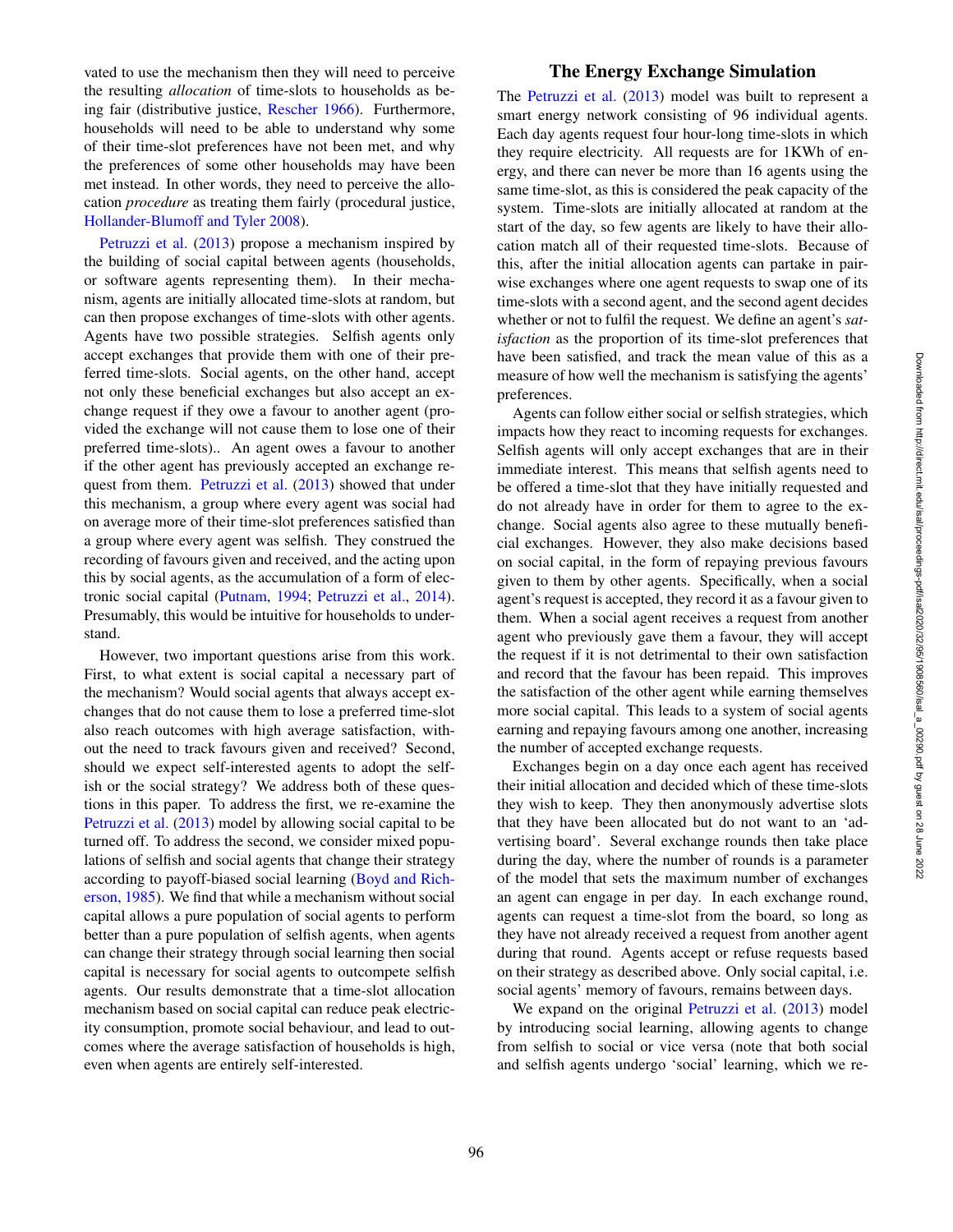fer to simply as 'learning' from now on to avoid confusion). This works as follows. At the end of each day, a percentage of the agents are randomly selected to undergo learning. Each agent performing learning observes a randomly selected second agent. If the observed agent has a higher satisfaction than the agent in question, then the first agent will copy the strategy of the observed agent with a probability proportionate to the difference between the two agents' satisfactions. Learning is thus payoff-biased (Boyd and Richerson, 1985), with strategies giving higher individual satisfaction more likely to spread in the population. Agents that move from a social strategy to the selfish strategy retain their accumulated social capital. Pseudocode for the simulation procedure is given in Algorithm  $1<sup>1</sup>$ .

We also consider, as a counterpoint to social capital, simulations where social capital is not recorded by agents, resulting in social agents accepting any non-detrimental exchange. We refer to the social agents under this mechanism as *social without social capital*. All simulation results are averaged over 50 runs for each variation of the simulation parameters. The parameters that we vary are the number of exchange rounds per day, and the number of agents undergoing social learning at the end of each day (the learning rate). We hold the other parameters constant across simulations with the values given in Table 1.

| <b>Parameter</b>             | Value |
|------------------------------|-------|
| Population size              | 96    |
| Number of days               | 500   |
| Time-slots per day           | 24    |
| Slots selected by each agent | 4     |
| Maximum agents per time-slot | 16    |
| Simulation runs              | 50    |

Table 1: Constant parameter values.

Results from an illustrative run of the Energy Exchange Simulation can be seen in Figure 1, showing how agent satisfaction changes over time.

### Results and Analysis

To answer the research questions raised in the introduction, our analysis of the simulation proceeds as follows. We first consider populations where every agent uses the same strategy, and there is no learning. This allows us to determine whether a pure population of social agents using the mechanism without social capital can do as well as a pure population of agents that do track social capital. We then go on to consider mixed populations where both selfish and social agents are present and can switch their strategies through learning. This allows us to determine the conditions under which social agents can outcompete selfish agents, and the

## Algorithm 1 The Energy Exchange Simulation.

```
1: d ← current day
 2: e \leftarrow current exchange_round
 3: A \leftarrow set of a agents
 4: L ← number of agents a undergoing learning
 5: for d = 1 to MAX_DAYS do
 6: for each a \in A do
 7:
         a.receive_random_allocation()
 8: end for
 9: for e = 1 to MAX_EXCHANGES do
10:V \leftarrow set of v adverts
11: for each a \in A do
12:
           v \leftarrow a. determine _unwanted_time _slots()
13:
           V.list_advert(v)14: end for
15: for each a \in A do
16:if a.received request() == true then
17: go to next agent
18: end if
19:if a.satisfaction() == 1 then
20: go to next agent
21: else
22:
              r \leftarrow a.identify_beneficial_exchange(V)
23:
              a.request_exchange(r)24: end if
25: end for
26: for each a \in A do
27:if a.received_request() == true then
28:
             a.accept exchange if approved()
29: end if
30: end for
31: for each a \in A do
32:a.made_exchange() and a.agent_type == So-
           cial then
33:
             a.update social capital()
34: end if
35: end for
36: end for
37:
      d_l \leftarrow 038: while d_l < L do
39:
         a_1 \leftarrow random agent that hasn't considered chang-
        ing strategy today
40:
         a_2 \leftarrow random agent to observe
41:a_1.satisfaction() < a_2.satisfaction() then
42:
           x \leftarrow random value between 0 and 1
43:(a_2.satisfaction() - a_1.satisfaction()) > x then
44:
              a_1.copy_strategy(a_2)45: end if
46: end if
47:
         d_l \leftarrow d_l + 148: end while
49: end for
```
<sup>1</sup> Source code is available at https://github.com/ NathanABrooks/ResourceExchangeArena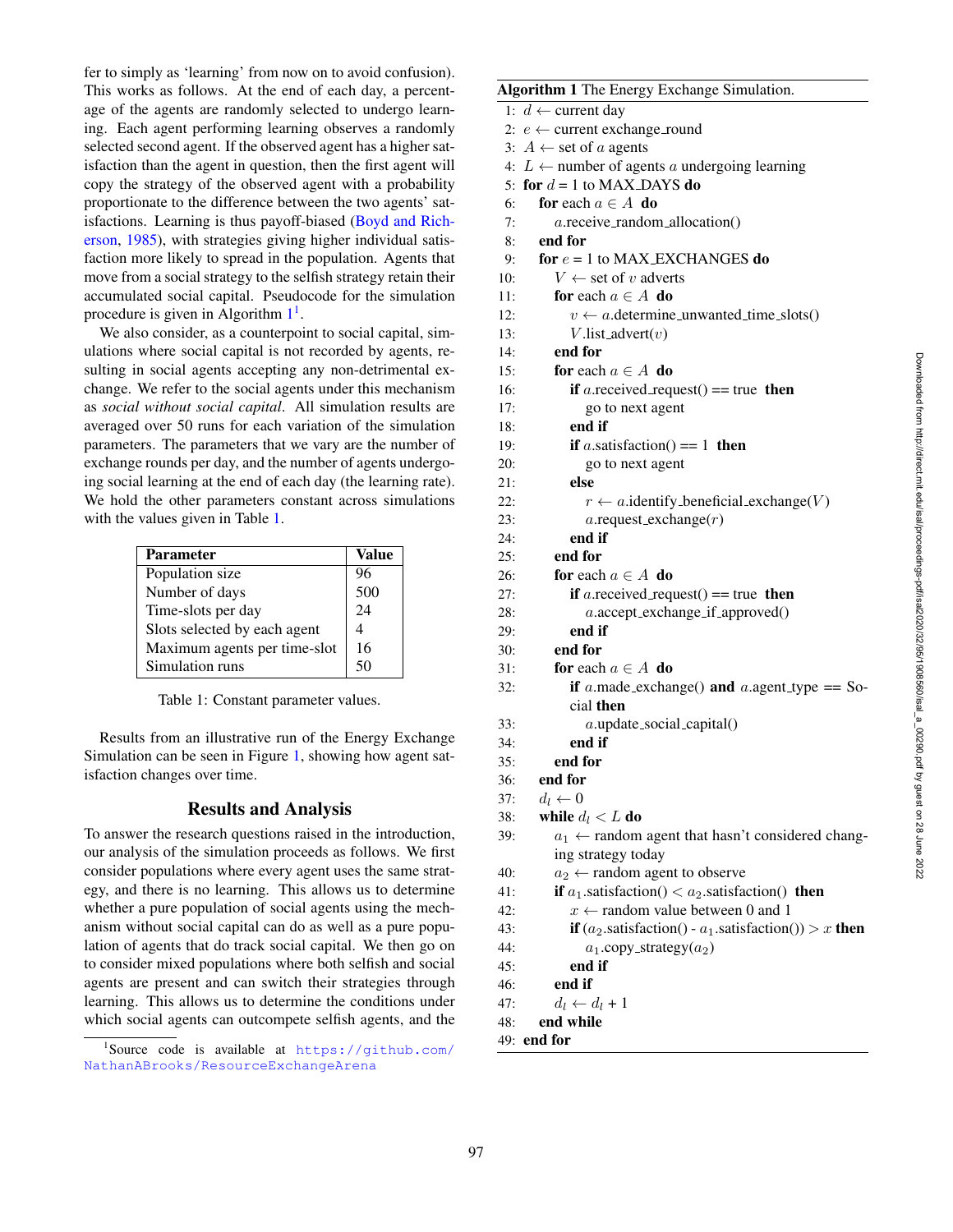Average consumer satisfaction at the end of each day



Figure 1: Average satisfaction per day for a typical run of the simulation. The run shown here includes social capital, uses a learning rate of 50%, and 100 exchange rounds per day. The optimum result is calculated as the proportion of requested time-slots that exist within the simulation and could therefore be allocated to an agent who requested them.

extent to which this is affected by whether social capital is tracked.

### Single Strategy Populations

To establish a baseline for the performance of each of the available strategies explored here (selfish, and social with and without social capital), each is first run in isolation of the others, i.e. as a pure population of the strategy. Average (mean) satisfaction heatmaps for these simulations, across all parameters, can be seen in Figure 2. Optimal performance in these simulations would result in an average satisfaction of approximately 0.91 (as seen in Figure 1). From Figure 2 we can see that social populations with social capital achieve this optimal performance over the vast majority of parameters settings. Selfish populations, on the other hand, consistently fall short of optimal satisfaction, but do show improvement as the number of rounds of exchanges on a day increases. No improvement is seen as the number of days the simulation is run for is increased, which follows from the fact that the only state carried over between days is social capital, with selfish agents do not use. Social populations without the social capital mechanism similarly exhibit no improvement as the number of days increases for the same reason. But crucially, they reach optimal performance on the first day, if afforded enough exchanges. The inclusion of social capital means that agents require more days to reach (near) optimal performance, with this only being achieved after 100 days of social capital accumulation.

Overall, it is clear from Figure 2 that satisfaction is dependent on the number of exchanges available to agents, and that social agents are able to break of out sub-optimal states more easily than selfish agents. This is through social agents accepting exchanges that are neutral to their satisfaction but that increase the satisfaction of another agent. However, the tracking and consideration of social capital slows this process down compared to the mechanism without social capital. This is because with tracking of social capital, social agents will only accept neutral exchanges if they owe a favour to the other agent, and so they behave like selfish agents until they begin to owe favours from previous days.

## Mixed Populations without Social Capital

Results for populations which combine selfish and social agents, but without access to social capital (resulting in social agents always accepting non-detrimental exchanges) can be seen in Figure 3. In these simulations, populations start with an equal number of social and selfish agents, with learning taking place at the end of each day, affecting the overall ratio of social to selfish agents. Different learning rates are also tested; 0%, resulting in all agents retaining the strategy they were initialised with, 50%, permitting half of the agents (at random) to undergo learning, and 100%, resulting in all agents engaging in learning per day. Figure 3 (Bottom Row) shows the change in strategy distribution across all parameters and learning rates. Within the maximum number of days available in these simulations neither the social nor selfish strategy is eradicated from the population (which is possible with the payoff-biased learning in Algorithm 1). In fact, it is often the case that close to a 50:50 distribution of strategies is retained, indicating no significant change due to learning. We do find that the social strategy begins to dominate the population when 50 exchanges per day are allowed, the simulation has run for over half the maximum number of days, and learning is implemented. But when the learning rate is set to 50%, and the number of exchanges exceeds 150, we see the population distributions beginning to swing in the favour of the selfish strategy. Increasing the learning rate to 100% does stop the selfish strategy gaining prominence under these conditions but does not even get close to eradicating the selfish strategy.

Given the (near) optimal performance demonstrated by social agents (without social capital) observed in Figure 2, where the social strategy existed in isolation, it is clear from Figure 3 (Middle Row) that the inclusion of the selfish strategy has a detrimental effect of the satisfaction of social agents, whilst improving the satisfaction of selfish agents (Figure 3 (Top Row)). The only time the social strategy achieves an advantage over the selfish strategy is when exchanges are set at 50 per day – this result appears to be more a result of 50 exchanges not being sufficient to allow the selfish strategy to achieve its best performance, whilst being sufficient for the social strategy to do so. The negative consequences of the continued use of the selfish strategy to overall satisfaction of the populations, compared to when so-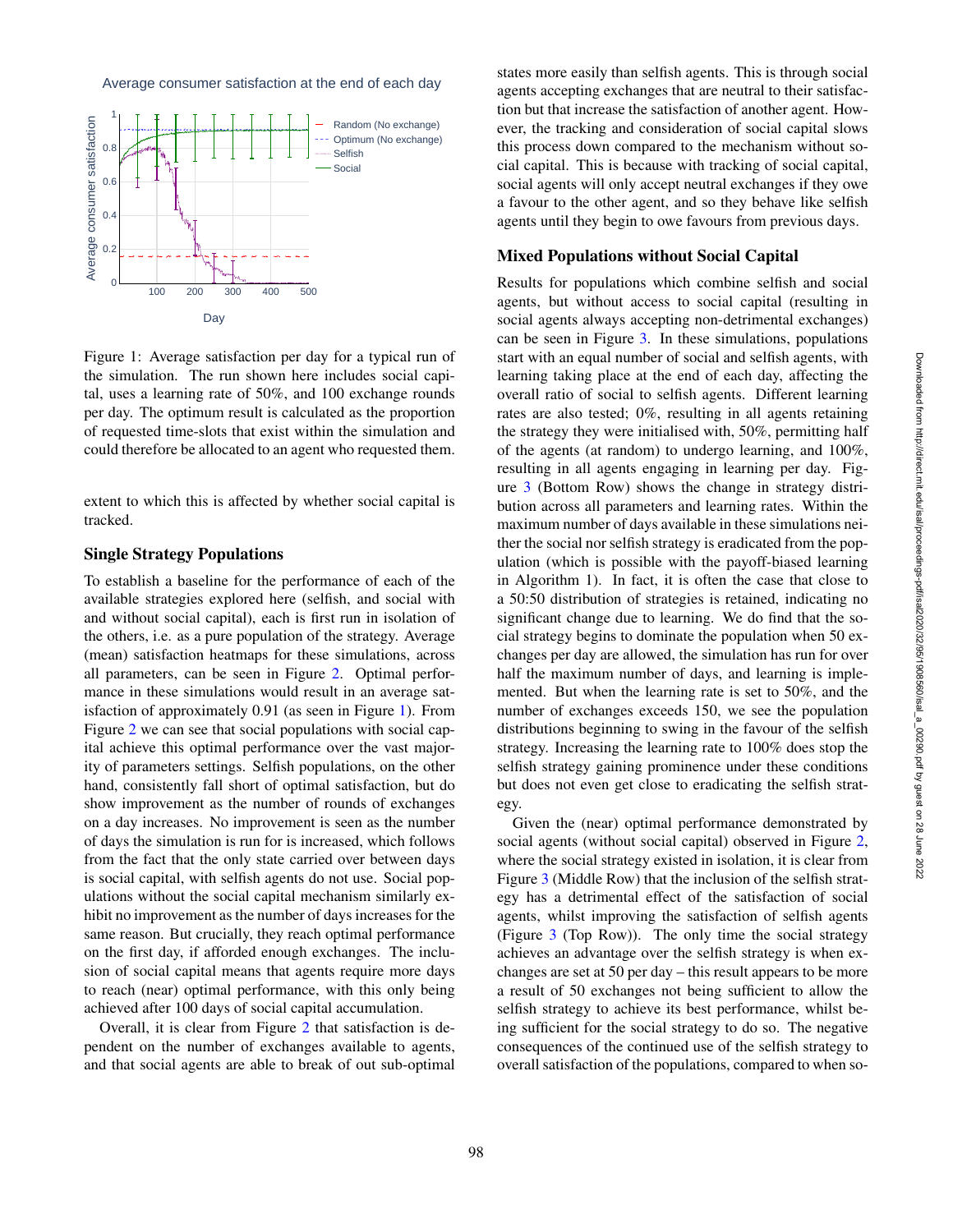#### Average Satisfaction in Single Strategy Populations



Figure 2: Average satisfaction of single strategy populations. For all plots the y-axis shows the simulated day satisfaction was measured on, and the x-axis shows the number of exchanges an agent is permitted to engage in per day. (Left) Average satisfaction for populations of selfish agents. (Middle) Average satisfaction for populations of social agents without social capital. (Right) Average satisfaction for populations of social agents with social capital.

cial strategies are applied in isolation, are clearly apparent. Whilst the social strategy is necessary for selfish agents to improve their satisfaction, through exploitation of the social agents' willingness to exchange, it is to the detriment of the overall satisfaction of the population. It is therefore in the interests of the populations to remove the selfish strategy. In effect, without social capital selfish agents are able to parasitise social agents to the detriment of the population as a whole.

### Mixed Populations with Social Capital

As in Figure 2, populations using the social strategy whilst keeping track of social capital exhibit a slower progression toward optimal satisfaction, as they only start accepting neutral exchanges as social capital accumulates over the days. This is also the case when the selfish strategy is included in a combined population (Figure 4). However, unlike mixed populations where social capital is not tracked (see Figure 3), populations tracking and using social capital are able to achieve optimal (or near optimal) satisfaction when afforded enough exchanges, and the simulation is ran for over 100 days. As the learning rate is increased to 50% the number of exchanges required to achieve near optimal average satisfaction scores amongst social agents drops, though it is interesting to note that increasing the learning rate again to 100% does cause a drop in satisfaction when fewer exchanges per day are permitted.

Social capital thus has the effect of slowing down optimisation, but with the benefit of hindering the ability of selfish agents to gain any traction in the population. We can see that when learning is set to 0% selfish agents, despite making up half of the population, struggle achieve the same kinds of satisfaction scores as previously seen when social capital is not available (compare Figure 3 (Left) to Figure 4 (Left)). As these selfish agents cannot accumulate social capital, desired time-slots held by other agents are harder to obtain than when social capital is not tracked. This enables social agents to build up exchange networks using social capital that cannot be invaded by selfish agents. When learning is introduced, the inclusion of social capital effectively eradicates the selfish strategy from the population. As social agents are on average more satisfied than selfish ones, with this effect becoming more apparent as the simulation goes on for more days or more exchanges are permitted, selfish agents increasingly switch strategies. Conversely, with no opportunity for selfish agents to parasitise the population there is little gradient for social agents to switch to the selfish strategy. We can see in Figure 4 (Bottom) that inclusion of learning and social capital results in the entire population adopting the social strategy. Increasing learning to 100% does slow the removal of the selfish strategy down, as it introduces the possibility of social agents switching to the selfish strategy in cases where some selfish agents have achieved high satisfaction by luck alone (i.e. being randomly allocated all of their preferred time slots), but generally learning combined with social capital has the effects of removing the selfish strategy form the population, leading to near optimal satisfaction scores when provided with enough exchanges and enough simulated days.

### The Population-level Effect of Social Capital

Despite the introduction of social capital removing the selfish strategy, and achieving near optimal satisfaction across a number of parameter settings, it is still the case the overall population satisfactions (averaged over both selfish and social agents) are similar when comparing populations with and without social capital (Figure 5). Due to social capital slowing down the rate at which social agents undergo exchanges, when only a low number of exchanges per day are available, or the simulations are stopped after a few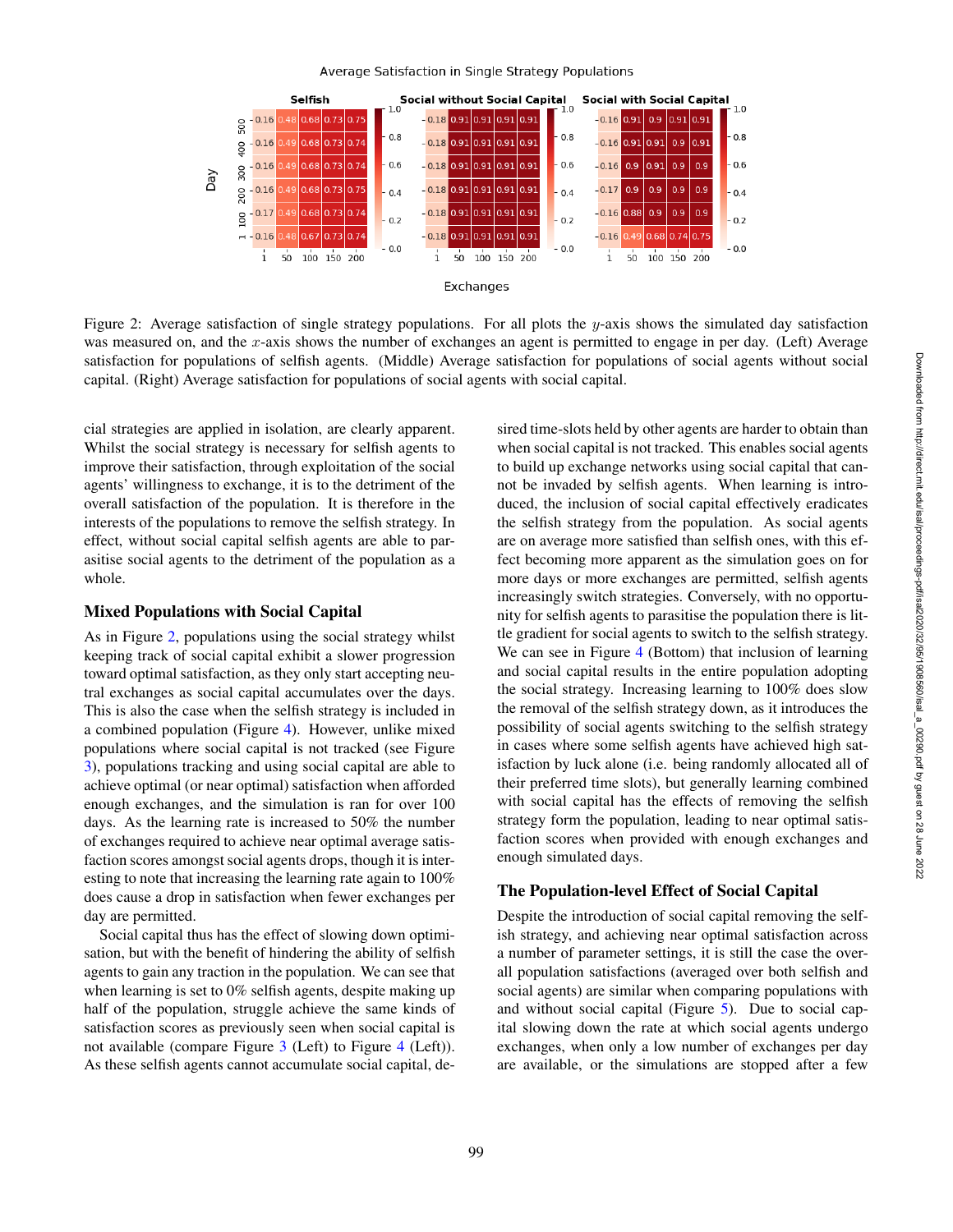

Figure 3: Average satisfaction of selfish and social agents in mixed populations without social capital. For all plots the y-axis shows the simulated day satisfaction was measured on, and the x-axis shows the number of exchanges an agent is permitted to engage in per day. (Top Row) Average satisfaction of selfish agents. (Middle Row) Average satisfaction of social agents. (Bottom Row) Proportion of population using the social strategy; green indicates a greater proportion of social agents; purple indicates a greater proportion of selfish agents.

days, populations without social capital actually outperform populations with social capital, despite selfish agents being largely present in populations without social capital. Once learning is introduced, the number of exchanges per day are increased, and the simulation is permitted to run for extended amount of time, we do begin to see social capital populations outperforming those without social capital, though only by a small margin. Taking just the raw satisfaction results for the  $500<sup>th</sup>$  day, we do see a significant difference between the satisfaction of social capital and non social capital populations over most parameter settings. Using a Mann-Whitney U test, we observe *p*-values where  $p < 0.01$  over most parameter settings (see Table 2), the exceptions being when learning is 50% and exchanges are set to 1, and when learning is 100% and exchanges are low (1 or 50). These results indicate that by the  $500<sup>th</sup>$  day of the simulation, social capital populations where learning is enabled (at 50% or above) are significantly more satisfied than non social capital populations.

| Mann-Whitney U: $p < 0.01$ |       |       |       |
|----------------------------|-------|-------|-------|
| Learning<br>Exchanges      | $0\%$ | 50%   | 100%  |
|                            | True  | False | False |
| 50                         | True  | True  | False |
| 100                        | True  | True  | True  |
| 150                        | True  | True  | True  |
| 200                        | True  | True  | True  |

Table 2: Mann-Whitney U test  $p$ -values when comparing satisfaction of agents in populations with and without social capital. Test conducted for 500<sup>th</sup> day only.  $p < 0.01$  =  $True, p \geq 0.01 = False.$ 

### **Discussion**

We have extended the Petruzzi et al. (2013) model to answer two research questions. Our first question was, to what extent is the tracking of social capital a necessary feature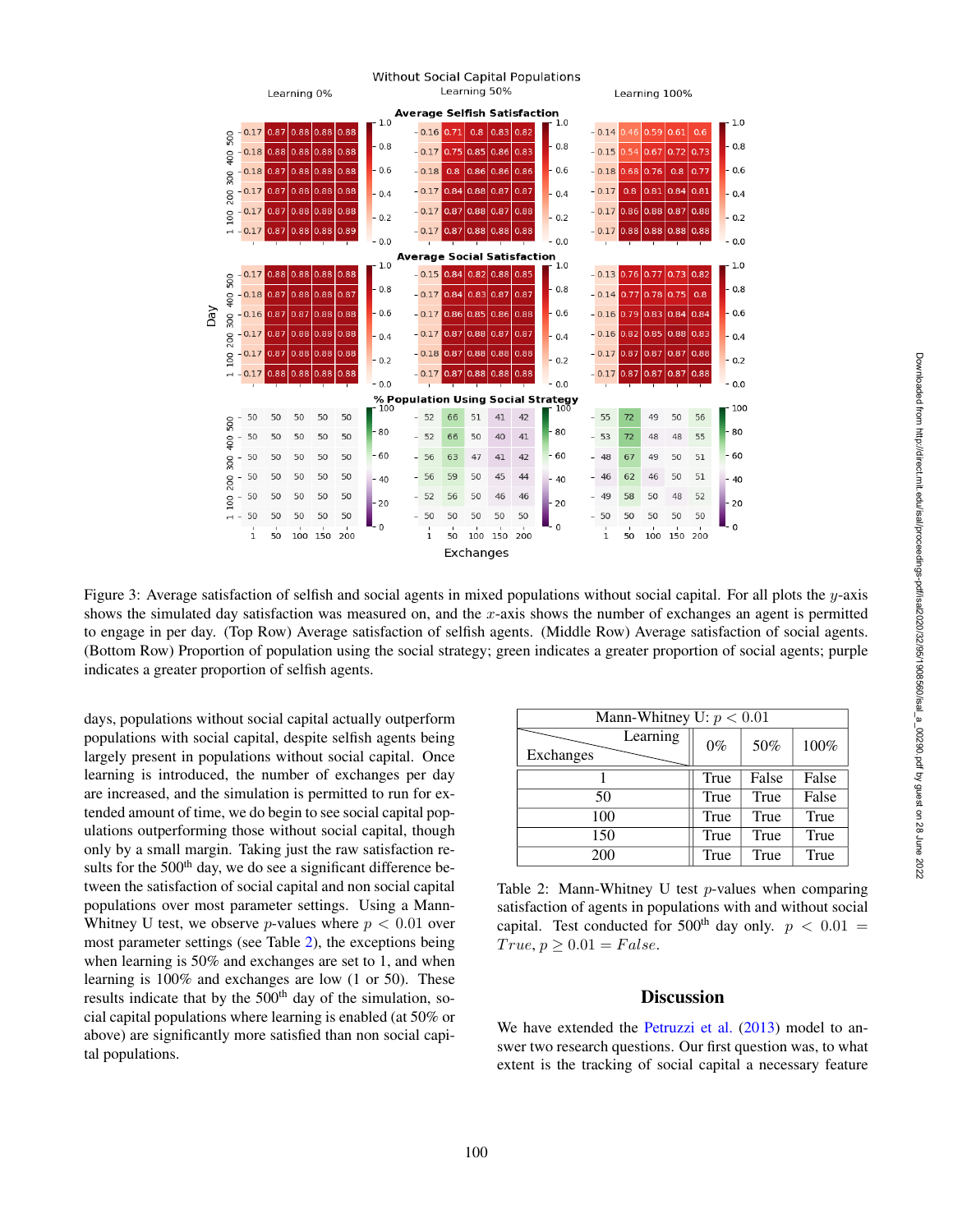

Figure 4: Average satisfaction of selfish and social agents in mixed populations with social capital. For all plots the  $y$ -axis shows the simulated day satisfaction was measured on, and the x-axis shows the number of exchanges an agent is permitted to engage in per day. (Top Row) Average satisfaction of selfish agents. (Middle Row) Average satisfaction of social agents. (Bottom Row) Proportion of population using the social strategy; green indicates a greater proportion of social agents; purple indicates a greater proportion of selfish agents.

#### With and Without Social Capital Comparisons



Figure 5: Average difference in satisfaction between all agents in populations with and without social capital. In all rows purple indicates higher satisfaction in populations without social capital, orange indicates higher satisfaction in populations with social capital. For all plots the y-axis shows the simulated day satisfaction was measured on, and the x-axis shows the number of exchanges an agent is permitted to engage in per day.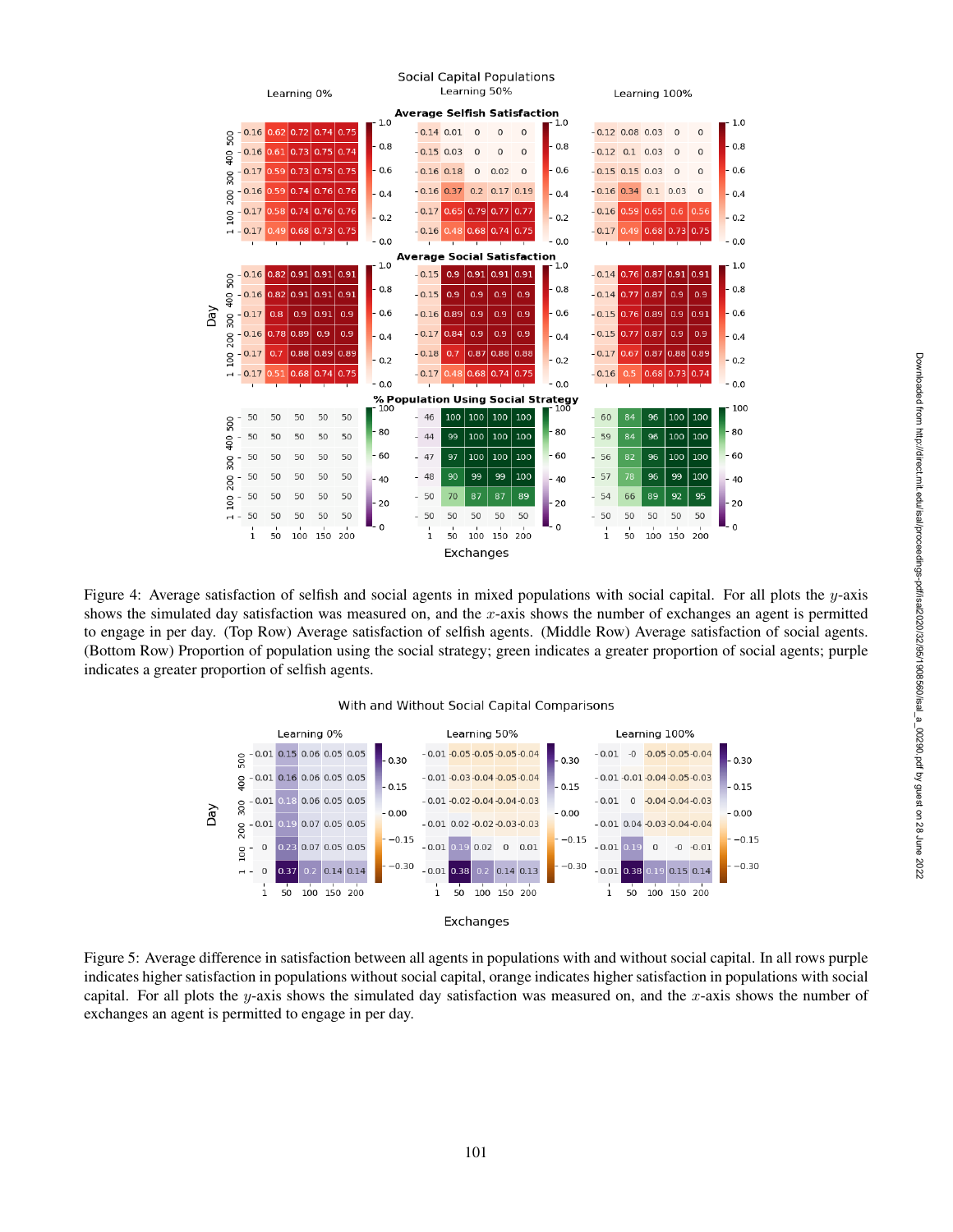of the exchange mechanism? We demonstrated that if social agents exist in isolation in a pure population, then they end up more satisfied when social capital is *not* tracked, for cases where the number of days that the simulation is run for is low. When the number of days is increased, they perform similar to when social capital is tracked. Thus, in pure populations with no possibility of selfish agents being introduced then tracking of social capital is not beneficial. Moreover, tracking social capital is detrimental under some conditions since it requires more days before social agents start accepting neutral exchanges, and hence more days before they escape from sub-optimal initial allocations.

However, in a real system we must allow for the possibility that agents may act selfishly, or may learn to do so over time. To account for this, we have considered mixed populations where both social and selfish agents are present and can exchange with each other. In this case, social agents are able to achieve (near to) optimal satisfaction when social capital is tracked, whereas without social capital they do less well. This effect becomes more pronounced once agents are permitted to adjust their strategy by payoff-biased learning. This is because without social capital, selfish agents are able to persist in the population under payoff-biased learning. Their persistence is detrimental both to social agents and to the population as a whole, since by not accepting neutral exchanges they can prevent the agents escaping from sub-optimal allocations. Conversely, with social capital selfish agents are effectively purged from the population under payoff-biased learning, which has a significant positive effect on the satisfaction of the collective population.

The results with payoff-biased (social) learning also answer our second research question: should we expect selfinterested agents to adopt the selfish or the social strategy? This is because under payoff-biased learning, agents will only change their strategy if they see another agent is doing better than itself under another strategy. Thus, our results suggest that self-interested agents should adopt the social strategy if social capital is tracked, but without social capital there is no pressure for them to do so.

Recent research has shown that a diverse range of agentbased mechanisms can be effective at managing community energy systems. Allowing agents to form self-organised clusters working to optimise their collective performance has shown to be an effective approach with larger population sizes (Čaušević et al., 2017). There are also more complex algorithms that have the potential to be highly effective at managing decentralised heating systems (Kolen et al., 2017; Dengiz and Jochem , 2020). Our work differs in that it is inherently human facing. A real world implementation of our system could easily operate in a socio-technical manner in which individuals can take over from the virtual agent representing them, setting their own preferences for time-slots and making decisions on whether or not to accept requested exchanges. Utilising a system based on social capital represented as 'favours' would also be easy for the average user to understand facilitating procedural justice.

In conclusion, we have demonstrated a decentralised mechanism for household load balancing that is effective at satisfying agents' preferences. The benefits of a decentralised mechanism are that it is inherently scalable as more agents are introduced (Petruzzi et al. , 2013), and helps to promote privacy and trust by not requiring households to submit their time-slot preferences to a centralised authority. In a real implementation, the exchanges may be performed by software agents running on home gateways installed in households. This could involve various levels of user engagement with the exchange process. The mechanism could also be used alongside differential pricing – households could be given a cheaper rate in their allocated time-slots. Future work should empirically investigate how users perceive distributive and procedural justice both with and without tracking social capital (Powers et al., 2019).

### Acknowledgements

This work has been supported by a fellowship to Simon T. Powers from the Keele University Institute of Liberal Arts and Sciences.

### References

- Boyd, R. and Richerson, P. J. (1985). *Culture and the Evolutionary Process*. University of Chicago Press, Chicago.
- Caušević, S., Warnier, M., and Brazier, F. M.  $(2017)$ . Dynamic, self-organized clusters as a means to supply and demand matching in large-scale energy systems. In *2017 IEEE 14th International Conference on Networking, Sensing and Control (ICNSC)*, pages 568– 573. IEEE.
- Dengiz, T. and Jochem, P. (2020). Decentralized optimization approaches for using the load flexibility of electric heating devices. *Energy*, 193:116651.
- Dutta, G. and Mitra, K. (2017). A literature review on dynamic pricing of electricity. *Journal of the Operational Research Society*, 68(10):1131–1145.
- Hollander-Blumoff, R. and Tyler, T. R. (2008). Procedural justice in negotiation: Procedural fairness, outcome acceptance, and integrative potential. *Law & Social Inquiry*, 33(2):473–500.
- Kolen, S., Molitor, C., Wagner, L., and Monti, A. (2017). Two-level agent-based scheduling for a cluster of heating systems. *Sustainable cities and society*, 30:273– 281.
- Petruzzi, P. E., Busquets, D., and Pitt, J. (2013). Self organising flexible demand for smart grid. In *2013 IEEE 7th International Conference on Self-Adaptation and Self-Organizing Systems Workshops*, pages 21–22. IEEE.